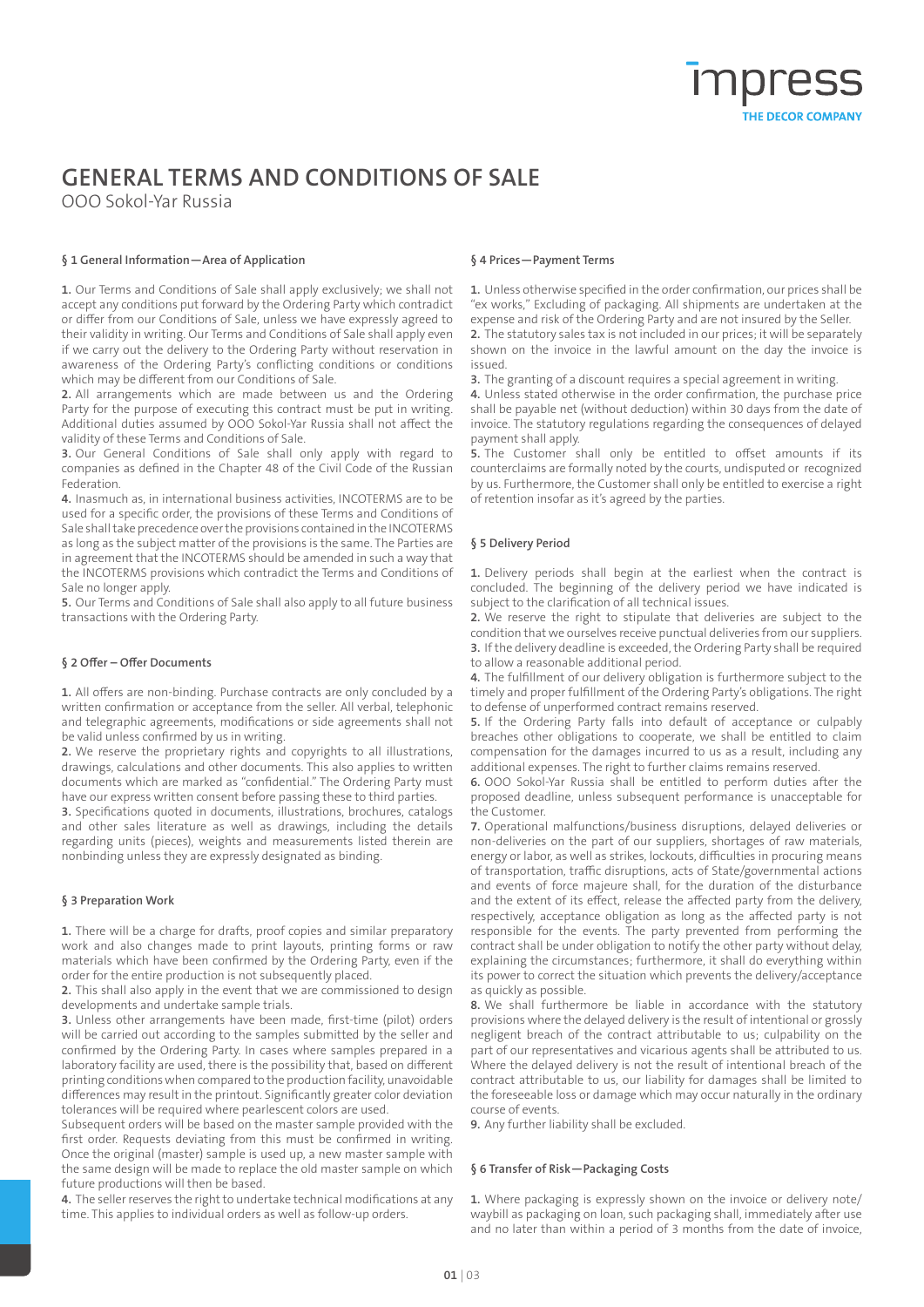be returned in usable condition freight and cost free. If such packaging is not returned on time or is returned in a condition which prevents it from being re-used, we shall be entitled to charge the replacement costs to the purchaser at the relevant day rate and to demand immediate payment.

**2.** Even in the case of Group FINCOTERMS being agreed, OOO Sokol-Yar Russia shall not be obliged to submit certificates or documents which have not been expressly agreed, nor to complete customs formalities or to comply with systems of weights and measures, packaging, labelling or marking regulations or certification requirements applicable outside Russian Federation.

#### **§ 7 Advice—Information**

**1.** Information regarding the processing and application options our products offer as well as technical recommendations or advice and other particulars are not stipulated by way of secondary contractual obligations and will be provided to the best of our knowledge, yet on a non-binding basis and to the exclusion of any form of liability.

**2.** The provision of such information without an explicit written agreement shall not constitute an independent consulting contract

#### **§ 8 Assignment**

The assignment of claims directed against us shall be effective only with our consent.

#### **§ 9 Seller's Warranty**

**1.** The Parties are in agreement that the goods shall be deemed to be defect-free as long as they correspond to the condition (quality) specified in the confirmed order / specification. In the event that the goods are not suitable for a purpose other than the customary one, this shall not constitute a defect unless the Parties have agreed in writing to specific application properties.

**2.** The use of catchphrase-style descriptions, references to generally recognized standards, the use of trademarks or quality marks or the submission of samples or specimen merely describe the composition or nature of the goods and shall not by themselves constitute the assumption of a guaranty or contractual commitment.

**3.** Claims by the Customer in respect of defects shall be subject to the Customer complying properly with his duties under Articles 336 and 342 of the Spanish Code of Commerce with regard to the inspection of the goods and the limits for notification of defects. This shall also include, if necessary, trial processing. This shall also apply to correcting primary and interim products which have been sent. The risk of any defects shall pass to the Customer when the go ahead is given for printing, except in the case of defects which do not occur or cannot be identified until the completion process following the go-ahead to print is given. This shall apply to all other go aheads by the Customer during completion.

**4.** Deviations in structure, color and dimensions within the usual commercial tolerances shall not constitute defects. Insofar as a defect is present in the object of sale, the Ordering Party shall have the right, at its discretion, to request subsequent performance in the form of removal/ repair of defects or with the delivery of a new, defect-free object. In carrying out the removal of the defect, we shall be obligated to absorb all the expenditures necessary for the removal of the defect(s), in particular the costs for the transport, labor and material, provided that these are not increased as a result of the object of sale having been taken to a location other than the place of performance.

**5.** If the subsequent performance proves to be unsuccessful, the Ordering Party shall have the option to either cancel the contract or demand a reduction of the price. In this respect, the Parties are in agreement that OOO Sokol-Yar Russia. will also be allowed to undertake multiple attempts at rectification as long as it is reasonable for the Ordering Party.

**6.** We shall be liable in accordance with the statutory provisions if the Ordering Party asserts claims for compensation of damage based on intent and gross negligence, including intent and gross negligence on the part of our representatives or vicarious agents. Unless we are charged with deliberate breach of contract, the liability for damages shall be limited to the foreseeable loss or damage which may occur naturally in the ordinary course of events.

THE DECOR COMPANY

**7.** We shall be liable in accordance with the statutory provisions if we culpably commit a breach of a material contractual obligation; however, in such case, the liability for damages shall be limited to the foreseeable loss or damage which may occur naturally in the ordinary course of events. **8.** If and when the Ordering Party is entitled to claim compensation for damages instead of performance, our liability within the scope of paragraph (3) shall be limited to the foreseeable loss or damage which may occur naturally in the ordinary course of events

**9.** The liability for injury to life, body or health remains unaffected; this shall also apply to compulsory liability as defined in the Product Liability Act.

**10.** Unless otherwise agreed above, all other liability is excluded.

**11.** The period of limitation for all defect claims shall be 12 months, calculated from the transfer of risk.

#### **§ 10 Joint Liability**

**1.** We shall not be liable in excess of the damages as referred to in Article 9, irrespective of the legal nature of the claim made. This shall apply in particular to claims for damages arising out of fault when entering into the contract, other breaches of duty or claims based on tort for compensation for property damage in accordance with Article 1064 of the Civil Code of Russian Federation.

**2.** Where the liability for damages is excluded or limited for us, this shall also apply with regard to the personal liability for damages of our employees, workers, staff members, representatives and vicarious agents.

#### **§ 11 Delivery Surpluses or Shortfalls**

The Parties agree that in the case of order quantities of ≤ 10,000 kg, delivery surpluses or shortfalls by up to 20% of the amount ordered and in the case of order quantities of > 10,000 kg, delivery surpluses or shortfalls by up 10% shall not constitute a defect and shall not give rise to a complaint.

#### **§ 12 Contract Printing**

**1.** If the Ordering Party supplies the paper, the delivery must be made free of charge. The Seller shall assume no responsibility for the quantities and qualities confirmed in the shipping documents. Should additional costs be incurred on account of quality fluctuations, the Ordering Party must bear these costs.

**2.** The Seller will make every effort to keep maculature (paper waste) to a minimum.

**3.** Our printing on the material results in us acquiring co-ownership of the final product thus manufactured and likewise in cases where transformations/processing and mixing with other materials take place; the co-ownership shall continue until the full payment of all claims to which we are entitled arising from our business relationship with the Ordering Party in proportion to the value of the performance provided by  $|I| \leq$ 

#### **§ 13 Safekeeping, Title, Copyright, Design Patent, Brand Name/Trademark**

**1.** Any company inventory we use for the manufacture of the object of sale to which the contract relates, in particular films, printing forms, print cylinders and print samples shall remain our property even if they are charged for separately, and shall not be shipped to the Ordering Party.

**2.** The Ordering Party shall be responsible for ensuring that the performance of its order does not violate industrial property rights, in particular third-party copyrights. The Ordering Party shall indemnify us against all claims by third parties on account of such violation of rights. **3.** Copyright, design patent and the right of duplication/reproduction

along with all rights of use in any procedure and for any purpose in